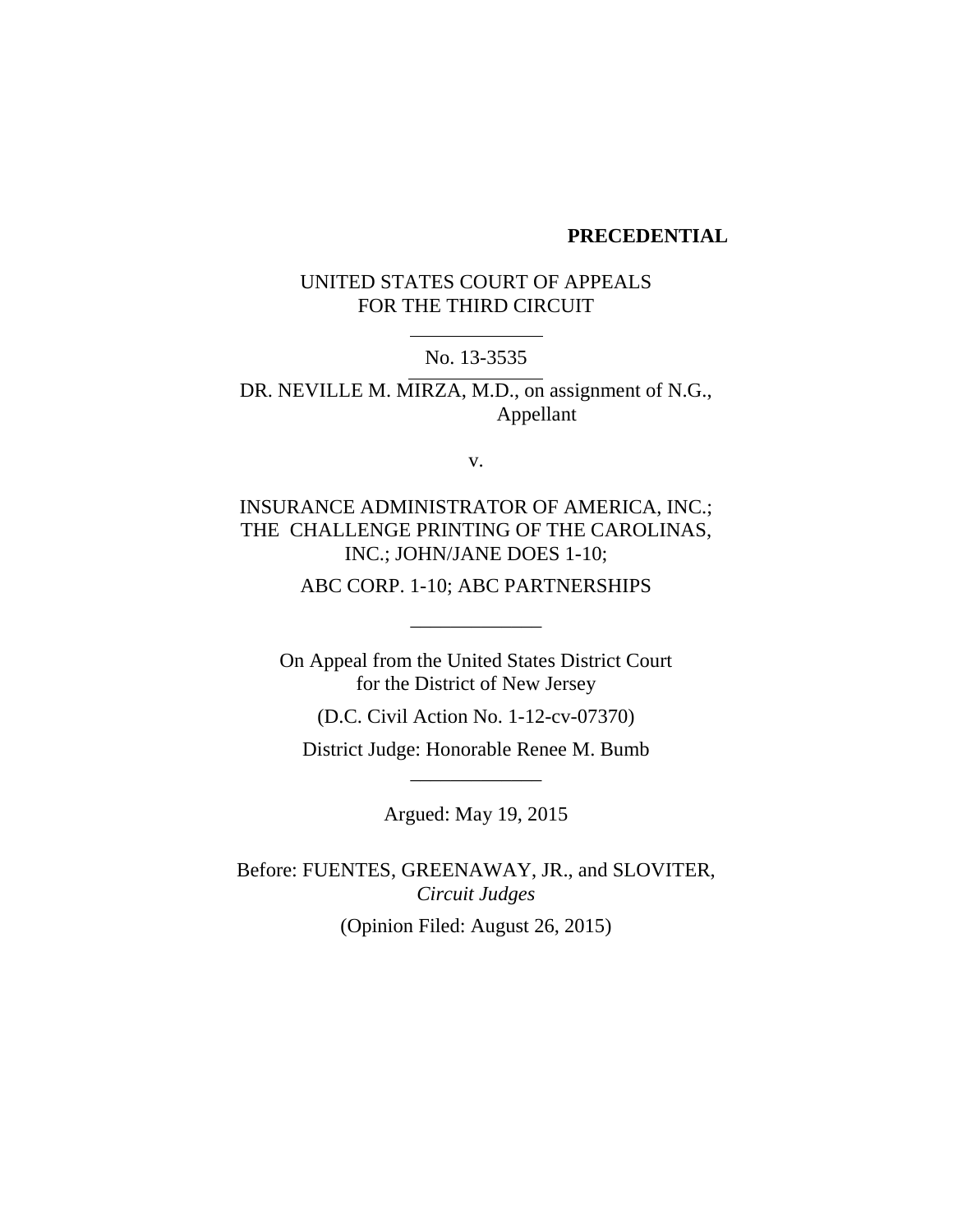Matthew R. Major, Esq. **[ARGUED]** Michael J. Smikun, Esq. Callagy Law 650 From Road Suite 565 Paramus, NJ 07652

*Attorneys for Appellant, Dr. Neville Mirza, M.D., on assignment of N.G.*

Natalie D'Amora, Esq. Archer & Greiner 1650 Market Street One Liberty Place, 32nd Floor Philadelphia, PA 19103

*Attorneys for Appellee, Insurance Administrator of America, Inc.*

Natalie D'Amora, Esq. Archer & Greiner 1650 Market Street One Liberty Place, 32nd Floor Philadelphia, PA 19103

Mark J. Oberstaedt, Esq. **[ARGUED]** Archer & Greiner One Centennial Square 33 East Euclid Avenue Haddonfield, NJ 08033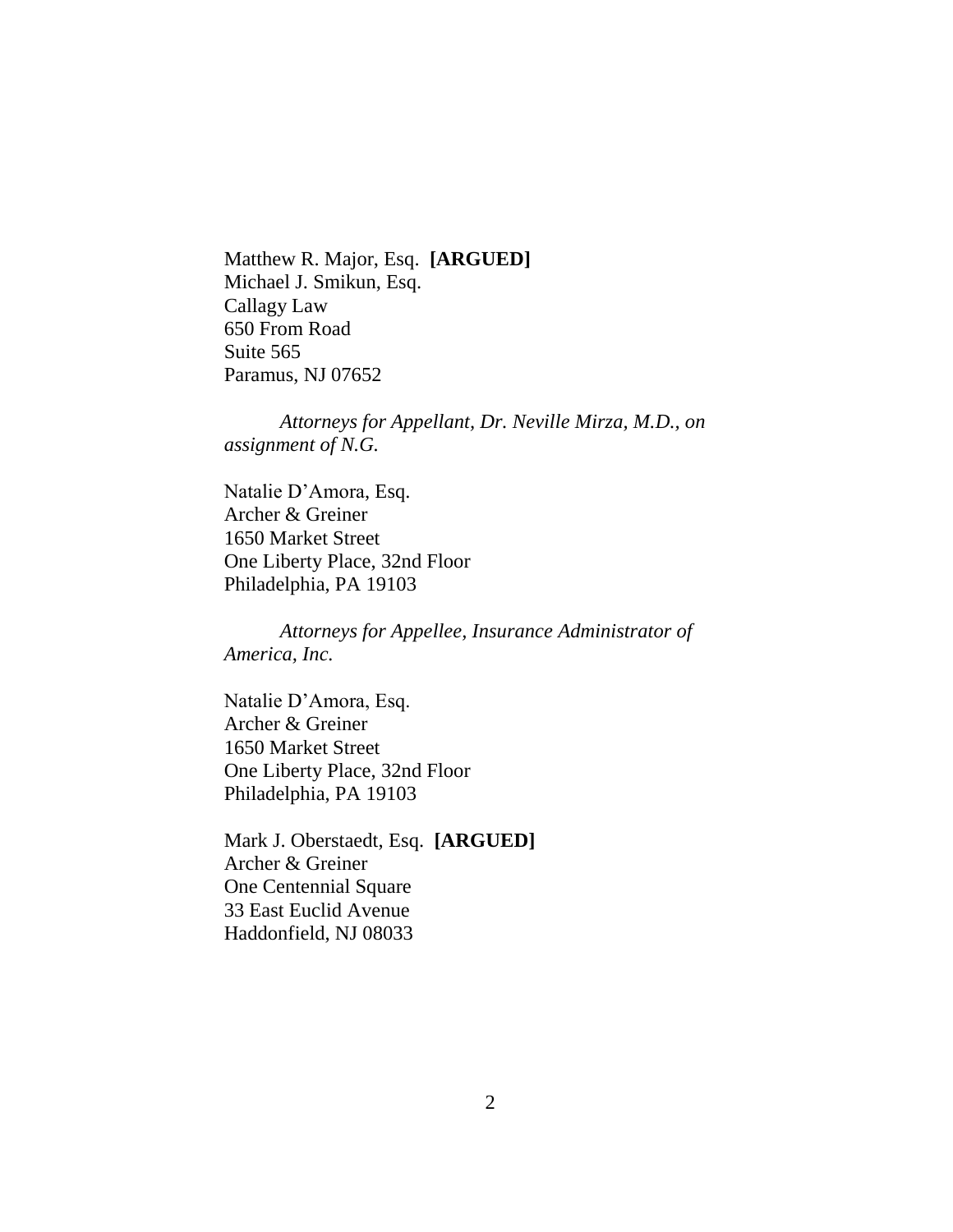*Attorneys for Appellee, The Challenge Printing of the Carolinas, Inc.*

#### OPINION OF THE COURT

FUENTES, *Circuit Judge*.

The regulations implementing the Employee Retirement Income Security Act of 1974 ("ERISA"), 29 U.S.C. § 1001 *et seq.*, provide that when a plan administrator denies a request for benefits, it must set forth a "description of the plan's review procedures and the time limits applicable to such procedures, including a statement of the claimant's right to bring a civil action." 29 C.F.R. § 2560.503-  $1(g)(1)(iv)$ . The ERISA plan at issue in this case contains a one-year deadline for filing a civil action. Appellant Dr. Neville Mirza received a benefits denial letter advising him of his right to judicial review, but it did not mention the time limit for doing so. The principal question we address is whether plan administrators must inform claimants, of planimposed deadlines for judicial review, in their notifications denying benefits. We hold that they must, and that the appropriate remedy for this regulatory violation is to set aside the plan's time limit and apply the limitations period from the most analogous state-law cause of action—here, New Jersey's six-year deadline for breach of contract claims. Because Mirza filed his complaint before the expiration of this six-year limitations period, we vacate and remand for further proceedings.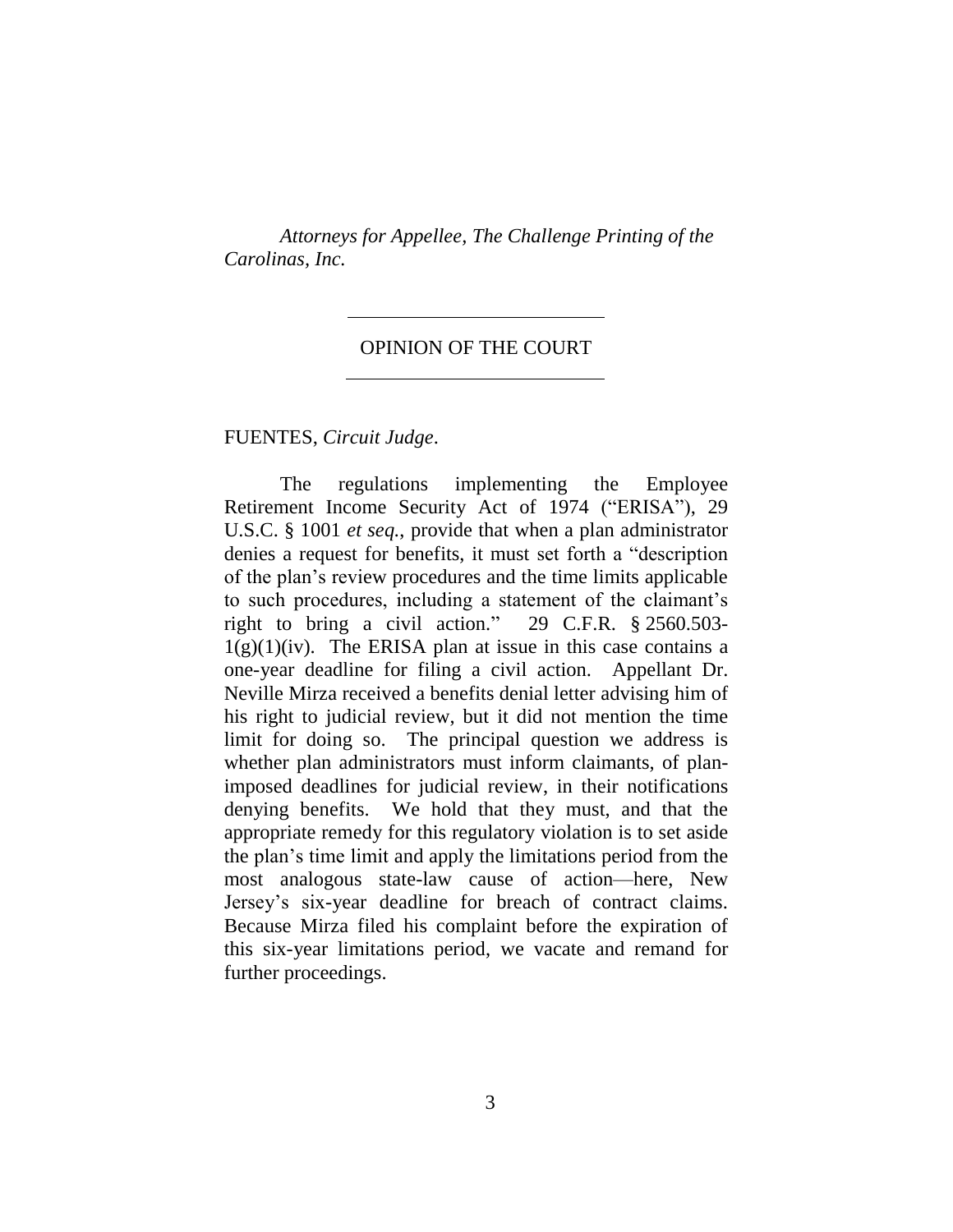"N.G." is an employee of The Challenge Printing Company of the Carolinas ("Challenge") and a participant in her employer's ERISA plan. The plan documents contain a section on claims procedures, which provides a framework for the submission and review of claims for benefits. If a claimant receives an adverse initial benefit decision, she may appeal that determination through an internal review process. Once the claimant exhausts that process and receives a final decision from the plan administrator, the claimant has one year to bring a legal action for benefits.

In April 2010, N.G. consulted with Dr. Neville Mirza about severe back pain she was experiencing. Mirza diagnosed N.G. with a herniated disc and recommended she undergo an endoscopic discectomy. N.G. agreed to the proposed treatment plan and executed an assignment of benefits form that assigned to Mirza "any and all rights that [N.G.] may have including but not limited to [her] [personal injury protection] carrier for any payment of outstanding medical bills incurred with [Mirza]." App. 174. The parties agree that through this assignment Mirza stepped into the shoes of N.G. for purposes of pursuing any rights the latter might have under ERISA. Mirza performed the procedure on N.G.'s back and submitted a claim for \$34,500 to Insurance Administrator of America ("Insurance Administrator"), the company charged with processing claims under Challenge's ERISA plan.

Insurance Administrator first denied the claim on June 2, 2010, explaining that supporting documentation was missing. Mirza submitted additional documents in response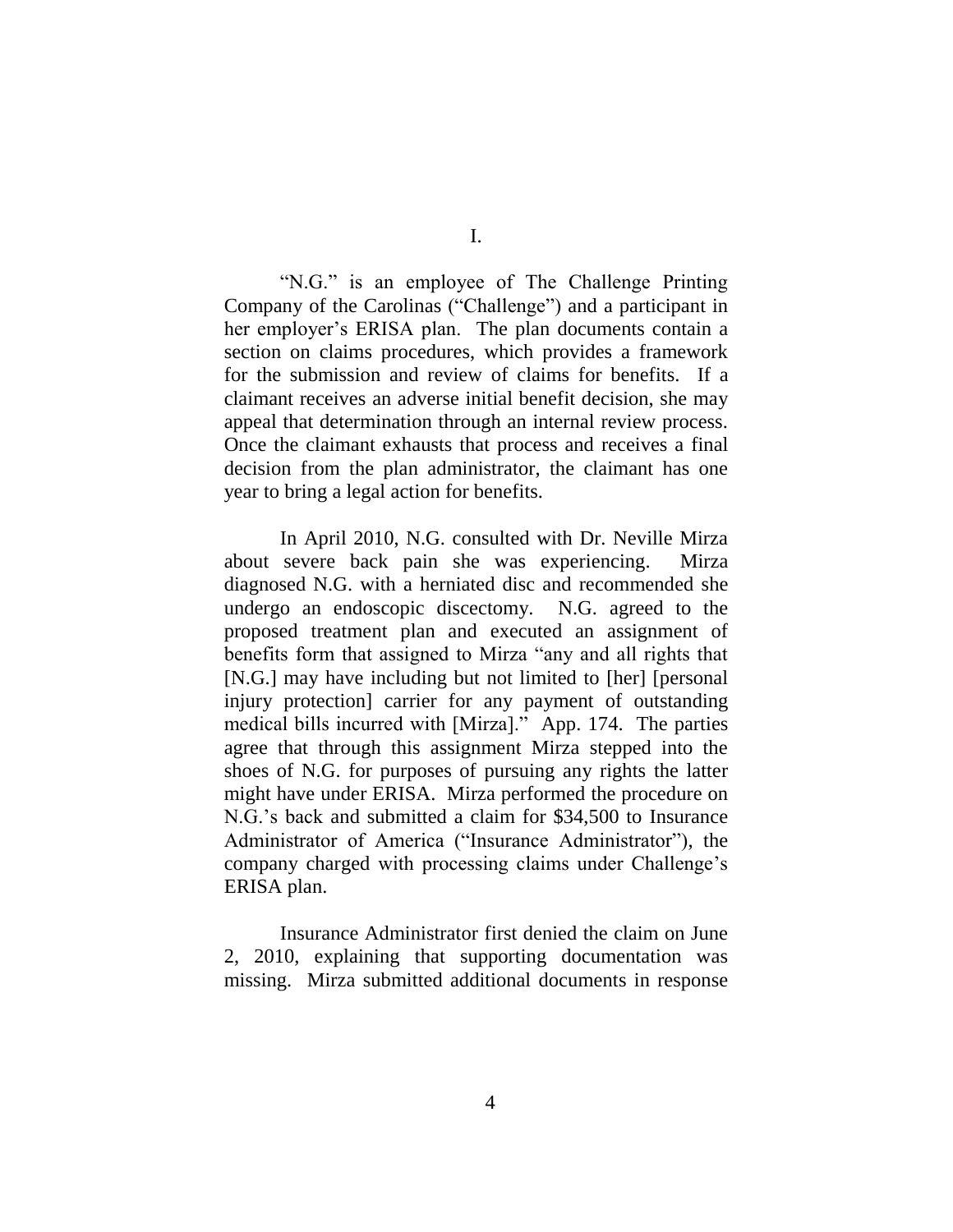to this denial, but the claim was denied again. Mirza worked his way through the internal review process and, on August 12, 2010, he received a letter denying his final appeal. Insurance Administrator found that the medical procedure on N.G.'s back was not a covered benefit because it was medically investigational. At the end of the letter, Insurance Administrator informed Mirza of his "right to bring a civil action under ERISA §  $502(a)$ " if he was not content with this final decision.<sup>1</sup> App. 233. Neither the August 12 letter nor any of the earlier denials mentioned that, under the plan, Mirza had one year from the date of the final benefits denial to seek judicial review. At some point after Mirza received the August 12 letter, he retained the law firm of Callagy Law.

Around the same time that N.G. first visited Mirza in April 2010, she also met with Spine Orthopedics Sports ("Spine"). N.G. likewise assigned her benefits to Spine, which, after providing anesthesia services to N.G., submitted a claim to Insurance Administrator for benefits under the ERISA plan. After Insurance Administrator made only partial payment on the claim, Spine, like Mirza, retained Callagy Law to represent it in the benefits dispute. On November 23, 2010, an employee from Insurance Administrator spoke on the telephone with someone from Callagy Law about Spine's claim for benefits. It is not clear what was said on this phone call. According to Insurance Administrator, its employee read verbatim the plan language about the one-year deadline for filing suit following the final denial of benefits. By Callagy Law's account, the employee from Insurance Administrator said only that "a patient self-

<sup>&</sup>lt;sup>1</sup> Section 502(a) is codified in 29 U.S.C. § 1132(a).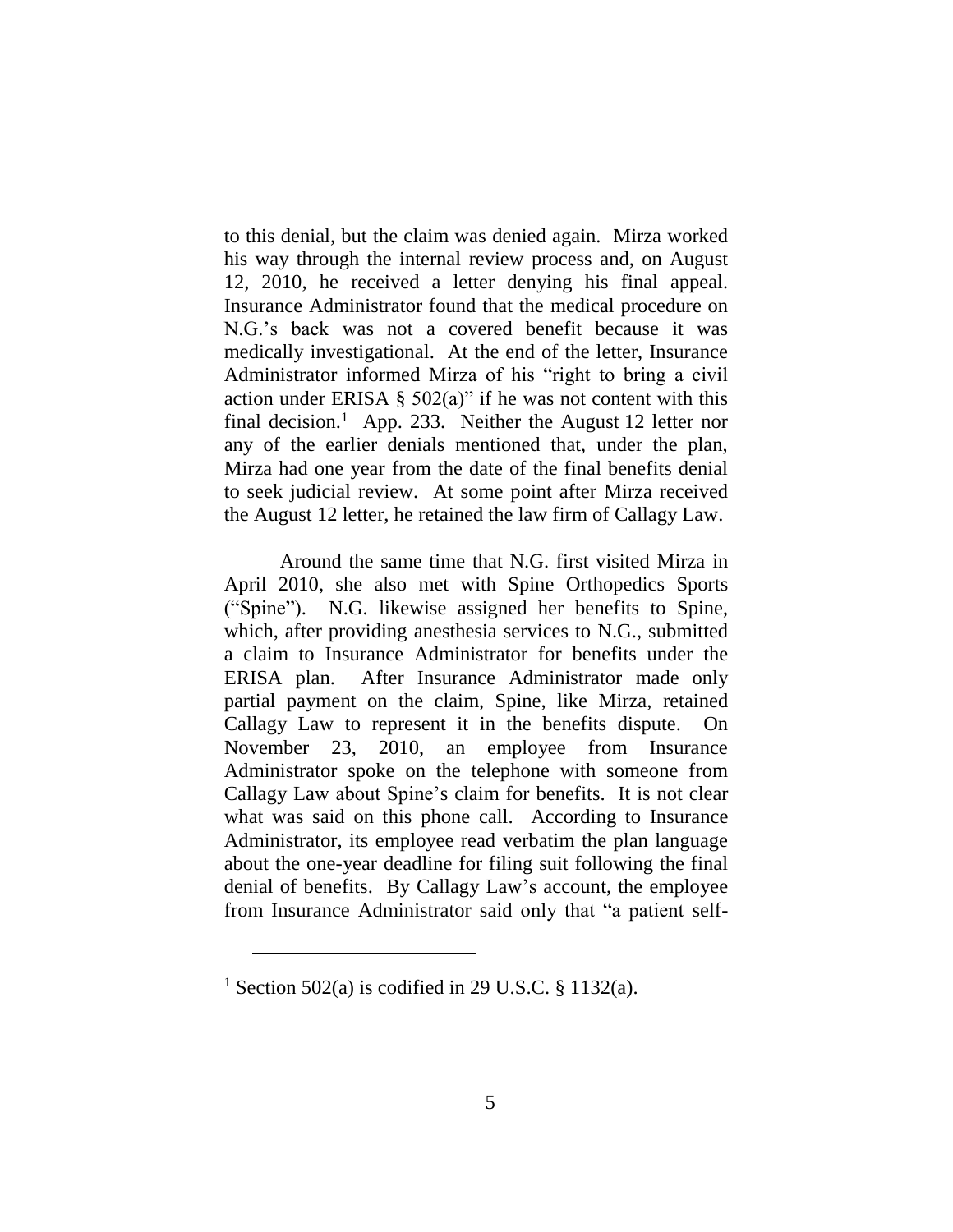funded plan allows 12 months to appeal." App. 176 (internal quotation marks omitted). Several months later, an attorney from Callagy Law, in connection with its representation of Spine, requested a copy of the ERISA plan documents, which included the time limit for judicial review. Callagy Law received the plan documents on April 11, 2011. While the parties debate the substance of the November 23, 2010 phone call, it is undisputed that the first time either Mirza or Callagy Law received written notice of the one-year deadline was on April 11, 2011.

On March 8, 2012—almost 19 months after he received the August 12, 2010 denial letter—Mirza sued Insurance Administrator for unpaid benefits.<sup>2</sup> Mirza thereafter filed an amended complaint, this time against both Insurance Administrator and Challenge (collectively, "Defendants"), asserting breach of contract (Count One), and claims under 29 U.S.C. § 1132(a) for violating ERISA by improperly denying benefits (Count Two) and for an administrator's failure to supply requested information (Count Three). The District Court granted Defendants' motion to dismiss as to Counts One and Three—neither of which is the subject of this appeal—and denied it as to Count Two. With respect to Count Two, the District Court directed the parties to exchange information on the issue of whether the claim was time-barred in light of the plan's one-year limitations period. Following limited discovery, the District Court converted the motion to dismiss into one for summary judgment and ruled for Defendants.

<sup>2</sup> Spine is not a party to this litigation.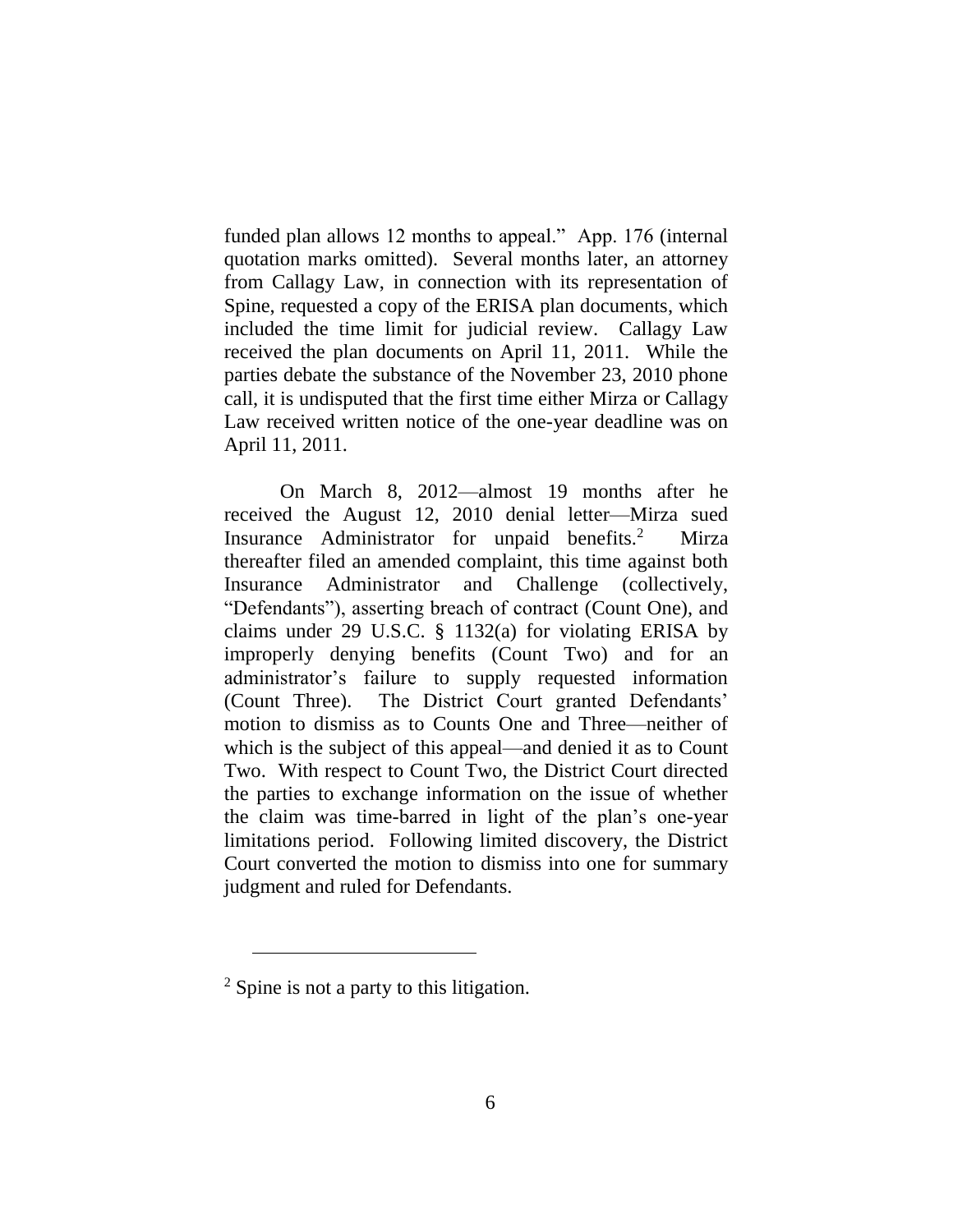The District Court disposed of Mirza's claim for benefits through a three-step analysis. First, it held the plan's one-year deadline for seeking judicial review was enforceable because it was not unreasonable. Next, it observed that, absent equitable tolling, Mirza's suit was time-barred because it was filed more than one year after the final denial of benefits. Finally, the District Court found Mirza was not entitled to equitable tolling because he had notice of the oneyear deadline for suing Defendants. Recognizing there was no evidence that Mirza himself was aware of the deadline, the District Court imputed Callagy Law's knowledge to Mirza. In its view, "[Mirza], through his counsel, was on notice of the time limit well in advance of the August 12, 2011 statute of limitations end date. [Mirza's] counsel was notified of the time limit orally on November 23, 2010 and received a copy of the plan on April 11, 2011 in connection with the Spine appeal, which dealt with the *same* patient—N.G.—and *same* plan." *Mirza v. Ins. Adm'r of Am., Inc.*, No. 12-7370, 2013 WL 5642587, at \*5 (D.N.J. July 19, 2013). Because it held Mirza had notice of the contractual time limitation, the District Court said it did not need to address Mirza's argument that Defendants violated ERISA by not specifically informing him of the one-year deadline in the August 12 denial letter.<sup>3</sup>

<sup>3</sup> The District Court had jurisdiction under 28 U.S.C. §§ 1331 and 1367, and we have jurisdiction to review the District Court's final order under 28 U.S.C. § 1291. We exercise plenary review over the District Court's grant of summary judgment and will affirm only if, "viewing the underlying facts and all reasonable inferences therefrom in the light most favorable to the party opposing the motion, we conclude that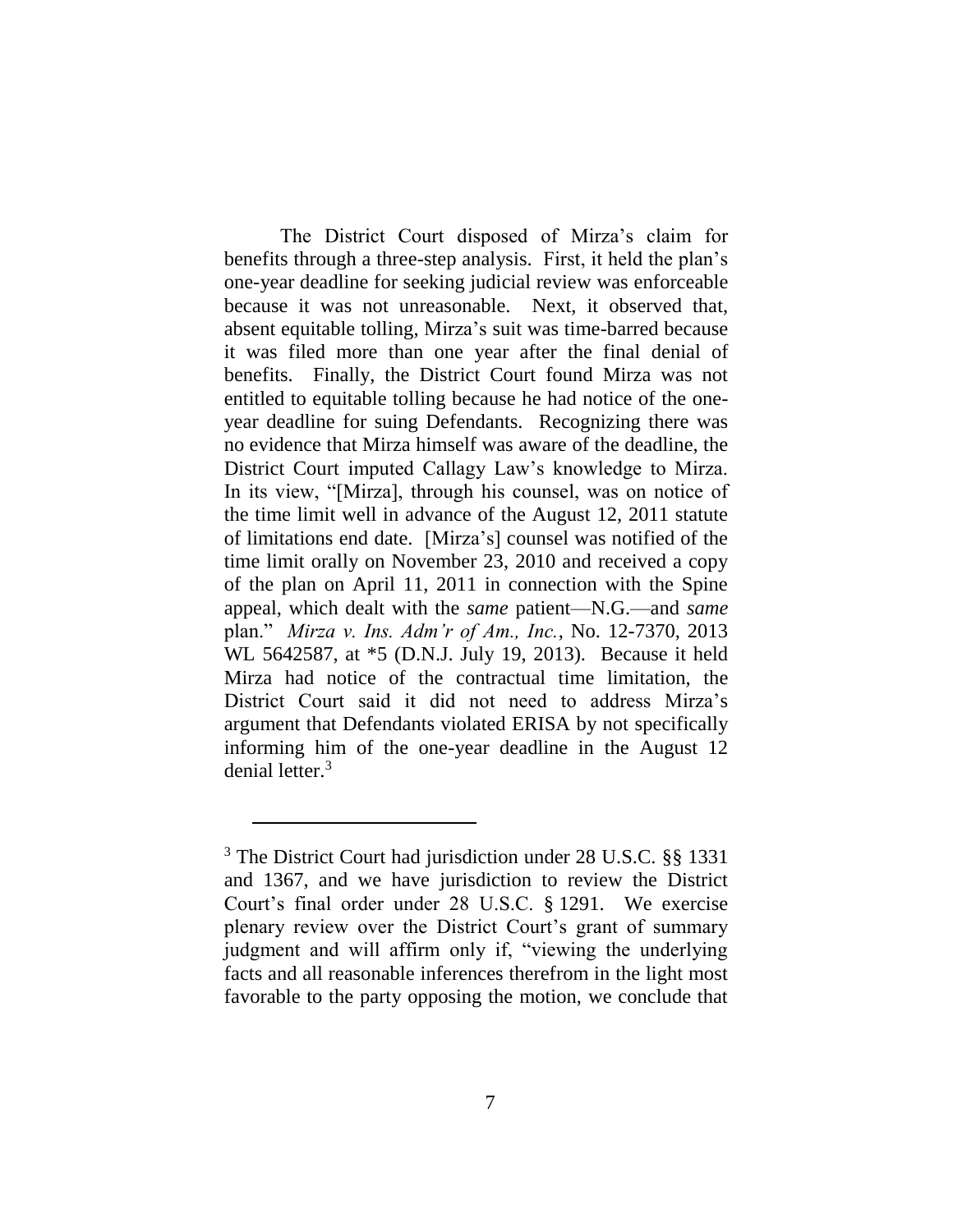Our approach to this case proceeds along a different path from that taken by the District Court because we do not find equitable tolling to be an obstacle, or even relevant, to Mirza's claim. Instead, we focus our analysis on the issue the District Court avoided, namely, whether Defendants violated their regulatory obligations by failing to include the planimposed one-year time limit for seeking judicial review in the letter denying Mirza's request for benefits.<sup>4</sup> We do so because that issue—and not equitable tolling—controls.

ERISA provides that a participant or beneficiary may bring a civil action "to recover benefits due to him under the terms of his plan." 29 U.S.C.  $\S$  1132(a)(1)(B). The statute, however, does not prescribe any limitations period for filing such an action. When a statute does not provide a limitations period for filing a claim, we borrow the statute of limitations from the most analogous state-law claim, which in this case is breach of contract. *See Hahnemann Univ. Hosp. v. All Shore,* 

a reasonable jury could not rule for the nonmoving party." *E.E.O.C. v. Allstate Ins. Co.*, 778 F.3d 444, 448 (3d Cir. 2015) (internal citations and quotation marks omitted).

<sup>4</sup> We see no reason to remand to the District Court to decide this issue in the first instance. It is "generally appropriate" for an appellate court to reach the merits of an issue not decided by the district court if "the factual record is developed and the issues provide purely legal questions, upon which an appellate court exercises plenary review." *Hudson United Bank v. LiTenda Mortg. Corp.*, 142 F.3d 151, 159 (3d Cir. 1998).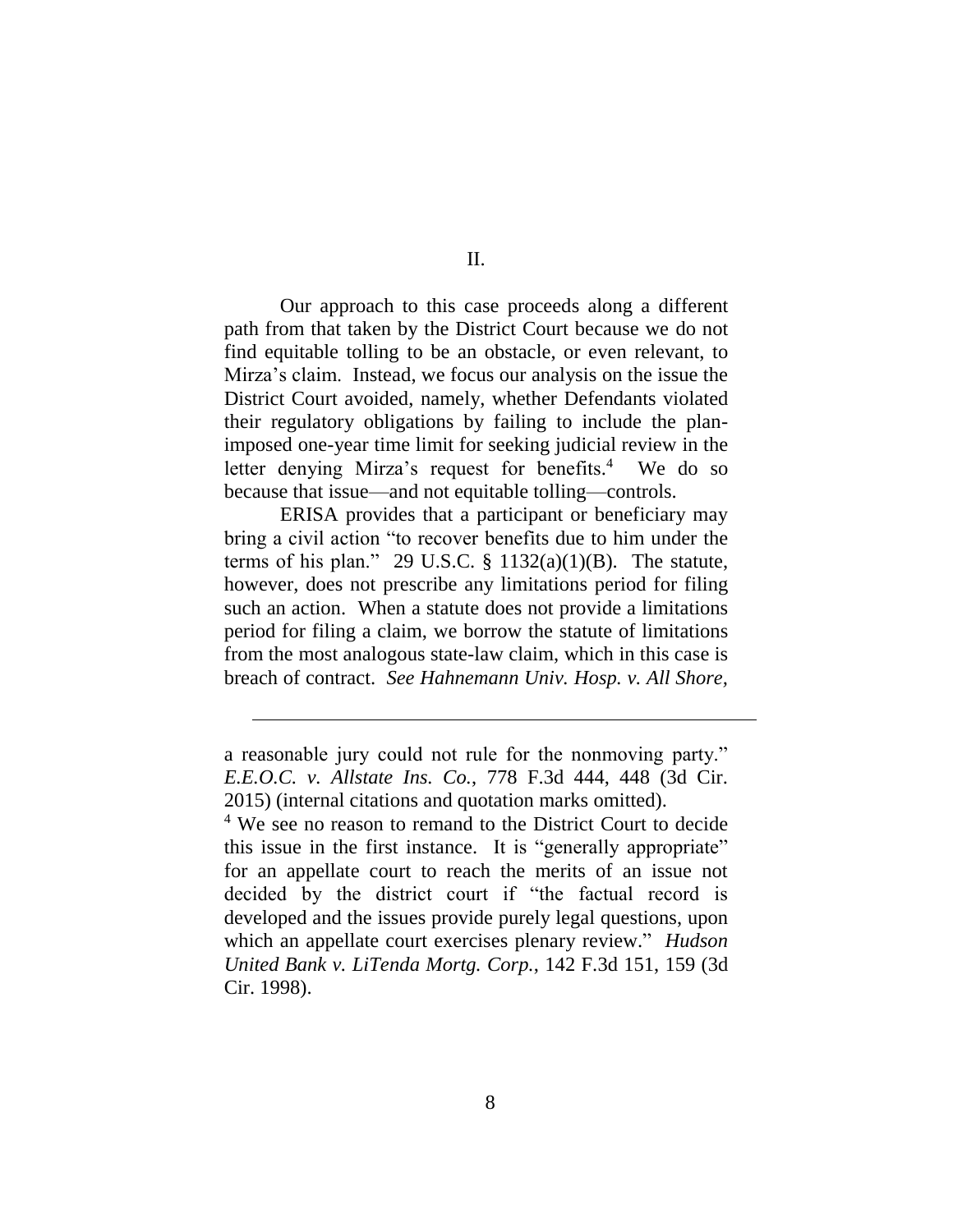*Inc.*, 514 F.3d 300, 305-06 (3d Cir. 2008). The parties agree the default limitations period for Mirza's claim is six years, which is the deadline for filing a breach of contract action under New Jersey law. *See* N.J. Stat. Ann. § 2A:14-1. However, because an ERISA plan is nothing more than a contract, parties may agree to a shorter limitations period so long as the contractual period is not unreasonable. *See Hahnemann Univ.*, 514 F.3d at 306.

The ERISA plan here provides that "no legal action may be commenced or maintained to recover benefits under the Plan more than 12 months after the final review/appeal decision by the Plan Administrator has been rendered." App. 155. Mirza's suit is facially time-barred because he received the final denial letter on August 12, 2010, but he did not file suit until March 8, 2012. Mirza's pursuit of benefits is therefore doomed unless he can persuade us of a reason to toll or set aside the plan's contractual deadline. To that end, Mirza does not claim on appeal that the one-year deadline is unreasonably short. Instead, he first argues that equitable tolling is warranted because he had no actual notice of the one-year deadline for suing Defendants. Mirza points out that the only supposed evidence of notice is that his retained law firm, Callagy Law, in connection with representing another client, Spine, was informed of the contractual limitation on a phone call and received a copy of the plan documents. In those circumstances, Mirza maintains, we cannot attribute Callagy Law's knowledge to him. Second, Mirza urges us to either equitably toll or set aside the one-year deadline for filing suit because Insurance Administrator was required to, but did not, inform him of the time limit for judicial review in its adverse benefit determination. We discuss the second argument first.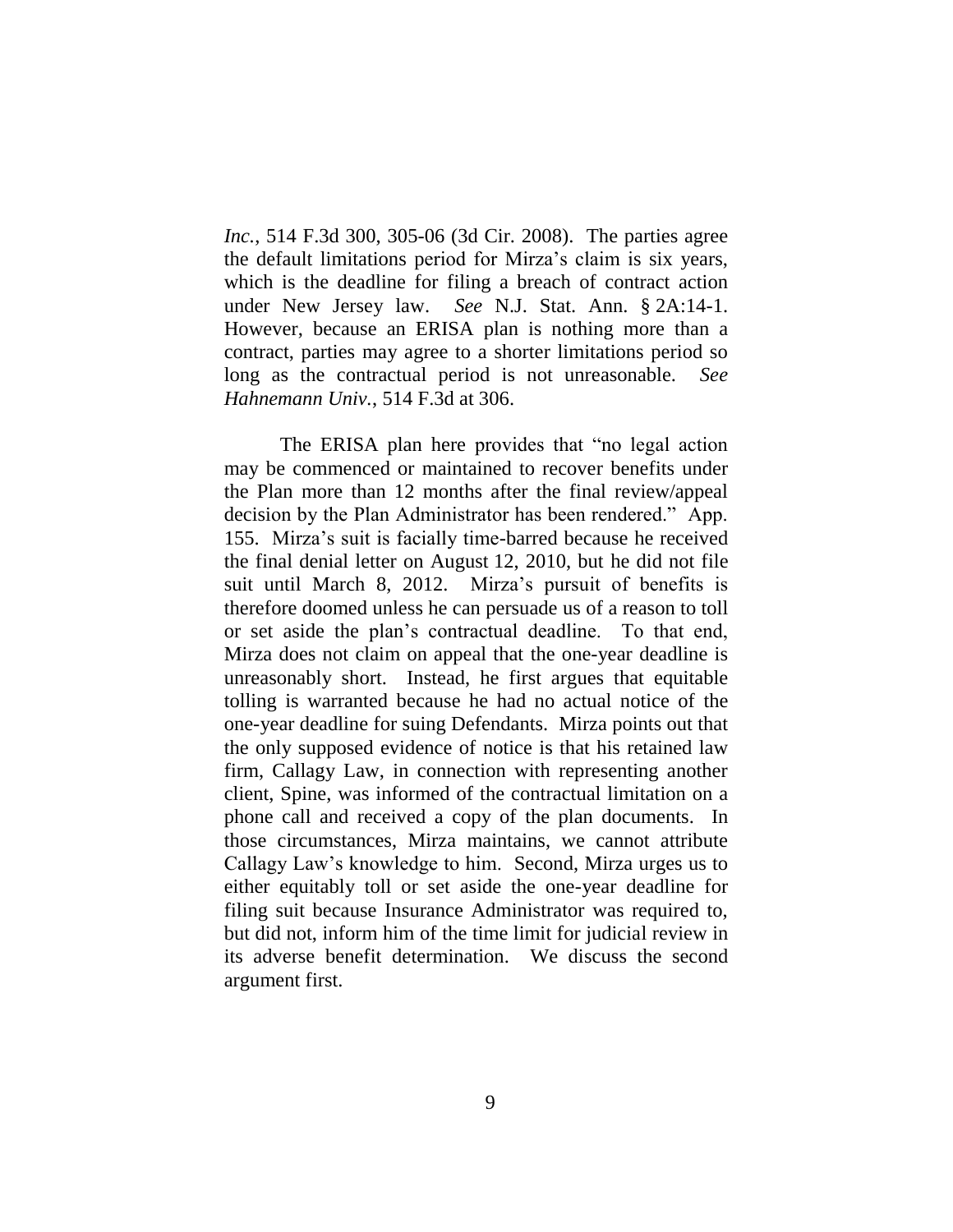ERISA tasks the Secretary of Labor with promulgating regulations governing the claims procedure process. 29 U.S.C. § 1133. Exercising that authority, the Department of Labor issued extensive regulations setting forth the minimum requirements for plan procedures pertaining to claims for benefits. *See generally* 29 C.F.R. § 2560.503-1. One subsection of those regulations is at the core of this case.

Subsection (g), titled "[m]anner and content of notification of benefit determination," provides that the plan administrator shall provide a claimant with written notification of any adverse benefit determination. *Id.*  $\S 2560.503-1(g)(1)$ . And in those written notifications, the administrator shall set forth a "description of the plan's review procedures and the time limits applicable to such procedures, including a statement of the claimant's right to bring a civil action under section 502(a) of the Act following an adverse benefit determination." *Id.* § 2560.503-  $1(g)(1)(iv)$ . We must decide whether this regulation requires plan administrators to inform claimants of plan-imposed time limits for bringing civil actions in their adverse benefit determinations. If it does, Defendants violated this provision by not including the plan deadline in the August 12, 2010 letter denying Mirza's benefits.

As with any exercise in statutory interpretation, we begin with the text. The parties, of course, offer competing visions of what this regulation mandates. A claimant's "right to bring a civil action," Mirza says, is one of the "review procedures" for which "time limits" must be disclosed.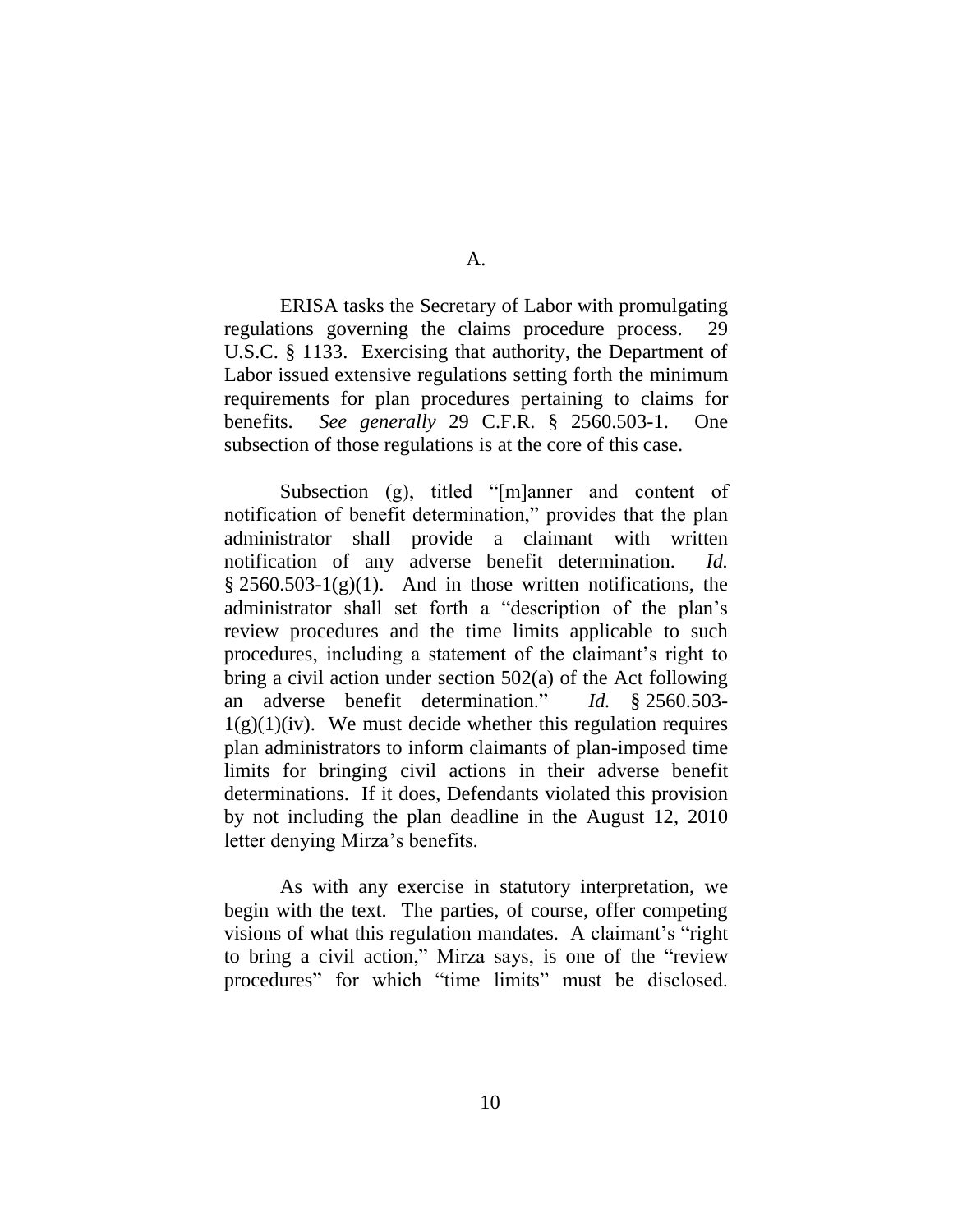Defendants respond that  $\S 2560.503-1(g)(1)(iv)$  refers to two distinct requirements. The first requirement is based on the text that precedes the comma (i.e., notice of the plan's review procedures and applicable time limits for those procedures), and the second is based on the text that follows (i.e., notice of the right to sue). In other words, Defendants take the position that the notice of the right to sue is in addition to and entirely separate from the notice of the plan's review procedures. As one district court put it, "[t]hat the regulation requires notification of time limits for plan review procedures but says nothing about time limits with respect to civil actions suggests that the [Department of Labor] did not intend to require such a time limit notification in the benefit determination." *Heimeshoff v. Hartford Life & Accident Ins. Co.*, No. 10-1813, 2012 WL 171325, at \*6 (D. Conn. Jan. 20, 2012), *aff'd*, 496 F. App'x 129 (2d Cir. 2012), *aff'd*, 134 S. Ct. 604 (2013). This makes sense, Defendants believe, because a civil action seeking remedies under the plan is a separate review process from those contemplated by the internal claims proceedings.

We disagree with Defendants' view and find the plain language of the regulation supports Mirza's construction. For purposes of interpretation, the most important word in the sentence is "including." "[I]ncluding" modifies the word "description," which is followed by a prepositional phrase explaining what must be described—the plan's review procedures and applicable time limits for those procedures. If the description of the review procedures must "includ[e]" a statement concerning civil actions, then civil actions are logically one of the review procedures envisioned by the Department of Labor. And as with any other review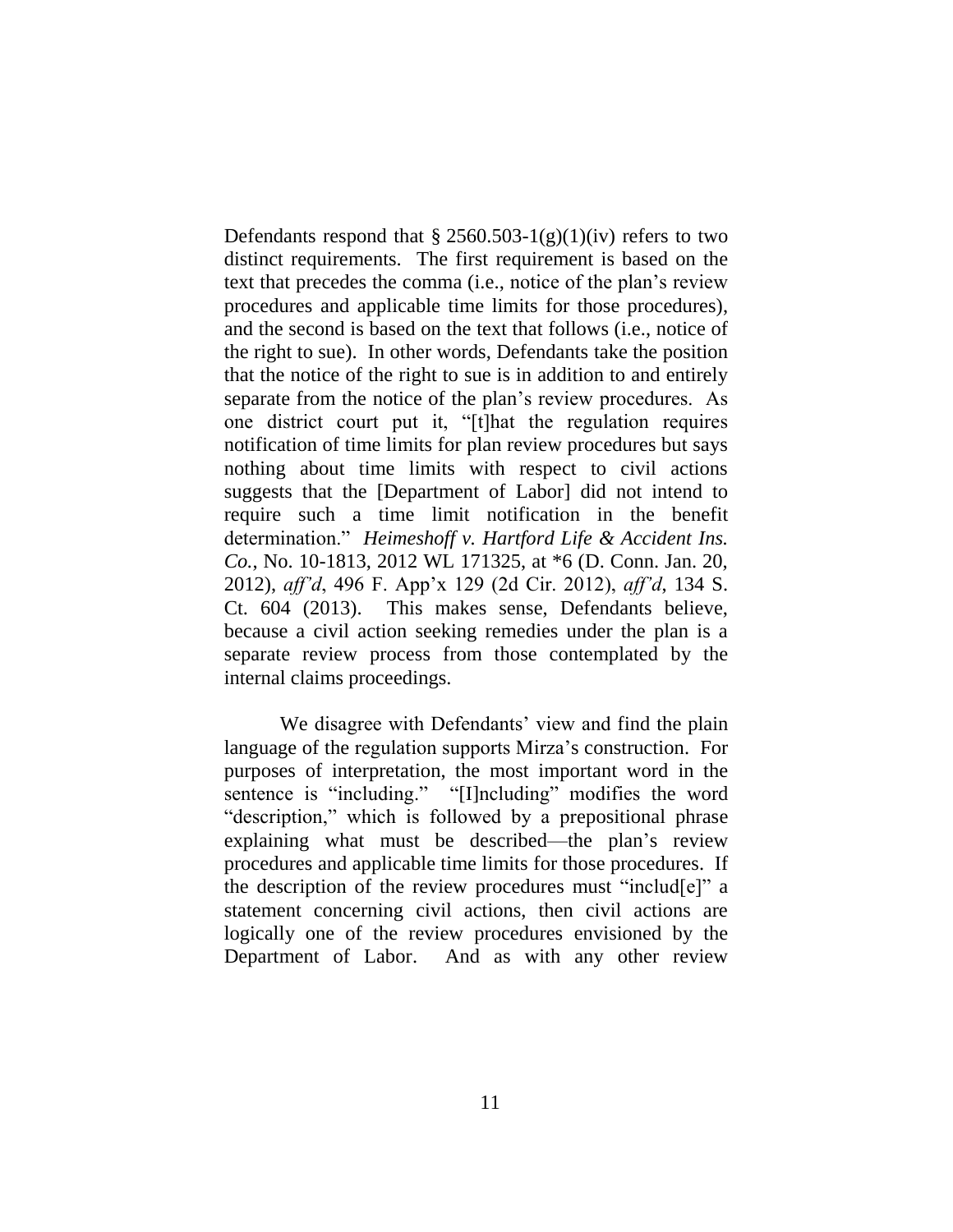procedure, the administrator must disclose the plan's applicable time limits.

Defendants' arguments to the contrary fail to explain how the clause regarding the right to sue fits within the structure of the sentence. The argument that the language speaks to time limits for plan procedures but is silent as to time limits for civil actions reads the word "including" out of the regulation. It also assumes, without explanation, that civil actions cannot be considered plan review procedures. But that interpretation contravenes the text of the regulation. In any case, to the extent  $\S 2560.503-1(g)(1)(iv)$  is ambiguous, we construe it broadly and in favor of Mirza because ERISA is a remedial statute. *See Brown v. J.B. Hunt Transp. Servs., Inc.*, 586 F.3d 1079, 1086 (8th Cir. 2009).

Both Courts of Appeals that have addressed this issue agree with our interpretation of the regulation. *See Moyer v. Metro. Life Ins. Co.*, 762 F.3d 503, 505 (6th Cir. 2014) ("We agree with [claimant] that on the date his revocation letter was sent, it was required to include the time limit for judicial review."); *id.* ("The claimant's right to bring a civil action is expressly included as a part of those procedures for which applicable time limits must be provided."); *Ortega Candelaria v. Orthobiologics LLC*, 661 F.3d 675, 680 (1st Cir. 2011) ("[Defendant] was required by federal regulation to provide [plaintiff] with notice of his right to bring suit under ERISA, and the time frame for doing so, when it denied his request for benefits."); *id.* at 680 n.7 ("We think it clear that the term 'including' indicates that an ERISA action is considered one of the 'review procedures' and thus notice of the time limit must be provided.").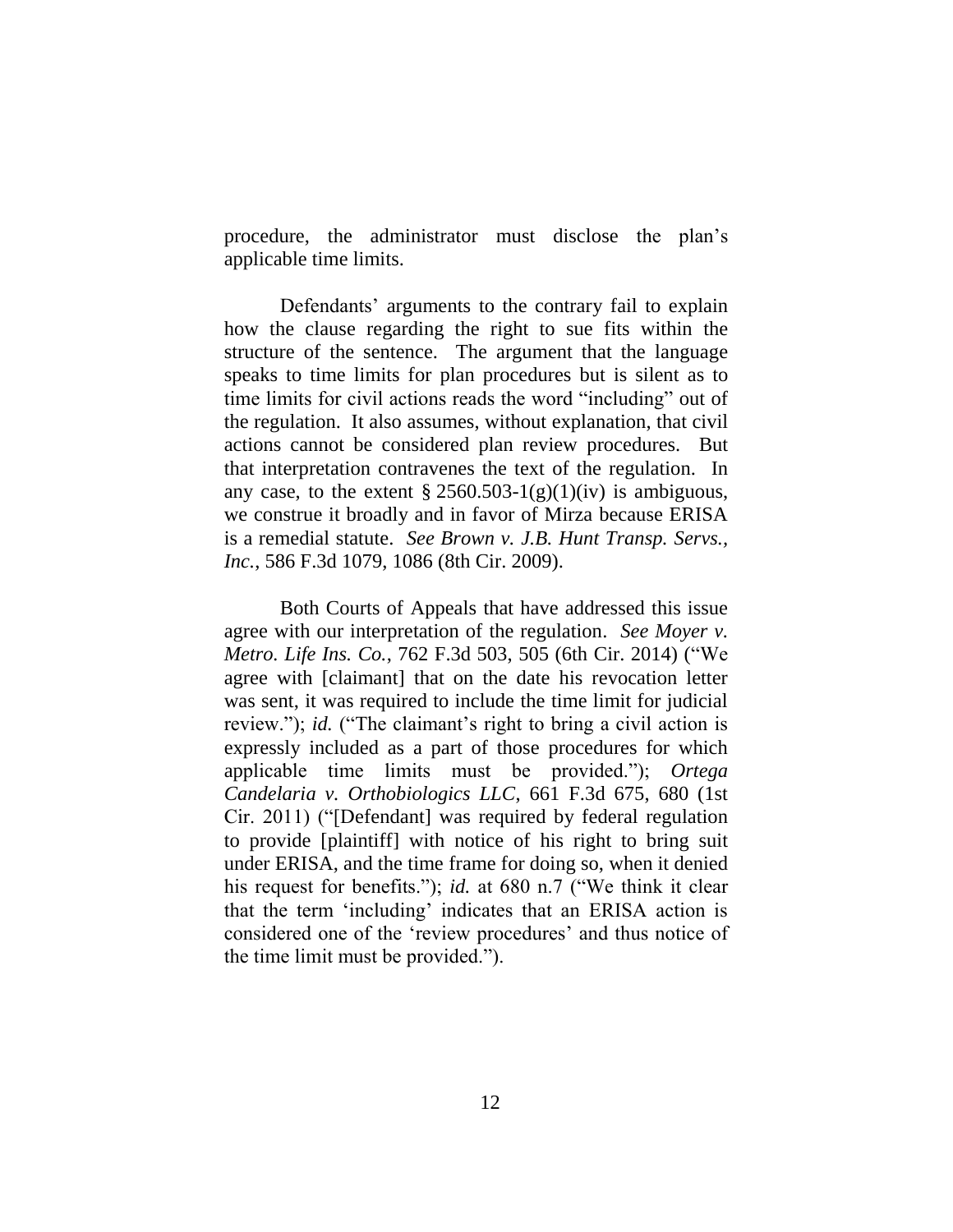Defendants direct us to two other cases from the Courts of Appeals. *See Scharff v. Raytheon Co. Short Term Disability Plan*, 581 F.3d 899 (9th Cir. 2009); *Heimeshoff v. Hartford Life & Accident Ins. Co.*, 496 F. App'x 129 (2d Cir. 2012) (unpublished). In *Scharff*, the benefits denial letter mentioned the claimant's right to bring an ERISA action but did not reference the plan's contractual one-year limitations period. 581 F.3d at 902-03. When the plaintiff filed an untimely suit, she did not rely on  $\S 2560.503-1(g)(1)(iv)$  to excuse delay. Rather, she argued that, by failing to disclose the deadline, the defendant violated the "reasonable expectations doctrine," which, the court explained, has been incorporated into ERISA federal common law. *Id.* at 903-05. The court disagreed, and held that the defendant's disclosures in other documents were sufficient. *Id.* at 906. *Scharff* is not helpful to Defendants here because it was decided under federal common law and the court did not even mention  $\S 2560.503-1(g)(1)(iv)$ , much less interpret it. Similarly, in *Heimeshoff*, an unpublished case, the Second Circuit also did not speak to the meaning of this provision. 496 F. App'x at 130. The plaintiff there urged the court to find that  $\S 2560.503-1(g)(1)(iv)$  requires the disclosure of time limits for civil actions. But the court said it "need not address this issue" because the plaintiff had notice of the limitation and was therefore not entitled to equitable tolling.<sup>5</sup> *Id.* at 130-31.

<sup>5</sup> For reasons explained below, we disagree with the finding in *Heimeshoff* that a claimant's notice of the filing deadline can work to the benefit of a defendant who violates the terms of  $§$  2560.503-1(g)(1)(iv).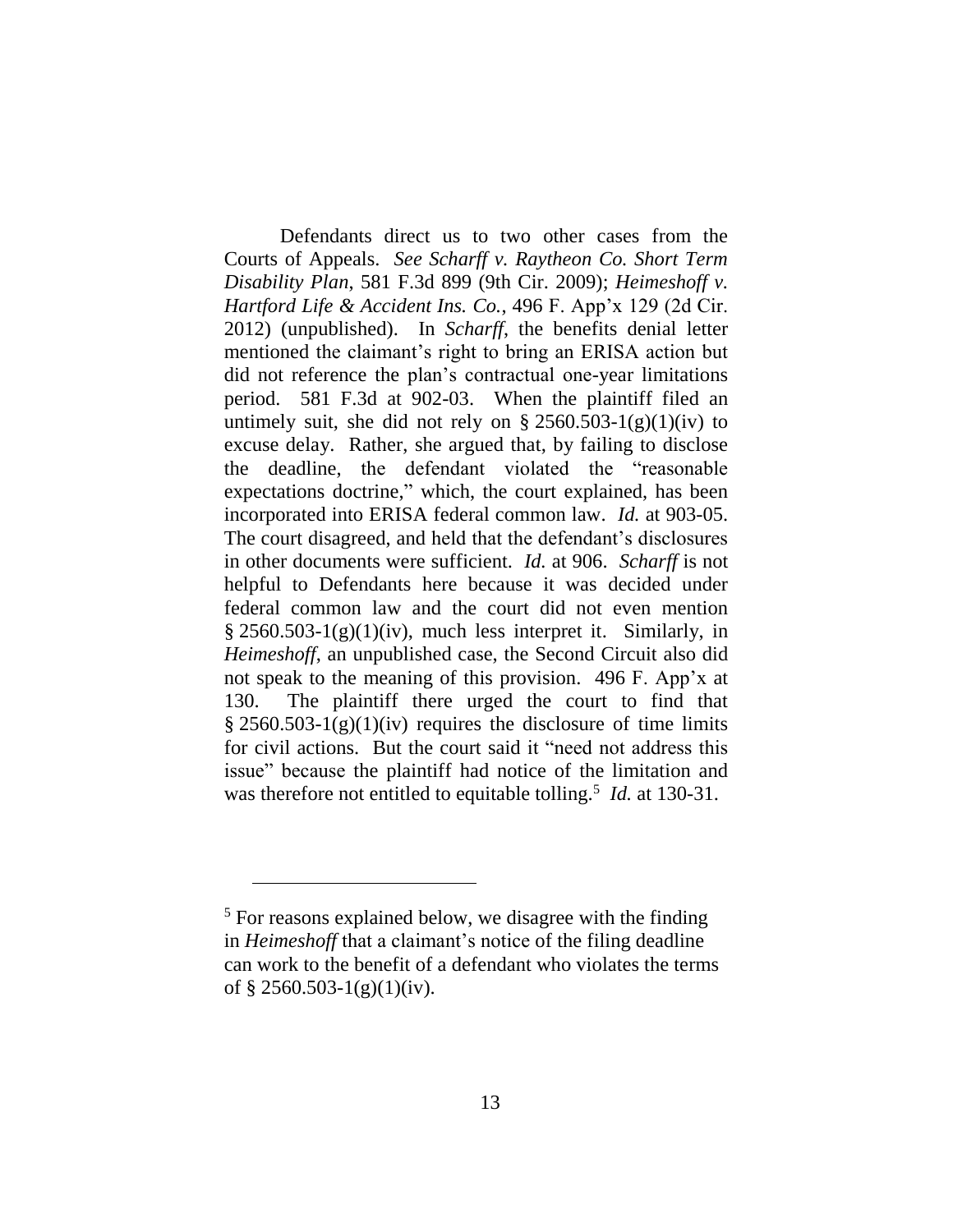In addition to the regulatory text and the relevant decisions from the Courts of Appeals, practical considerations also support our interpretation of the regulation. For starters, this case exemplifies how, were we to endorse Defendants' position, plan administrators could easily hide the ball and obstruct access to the courts. The ERISA plan at issue here is ninety-one pages. The one-year time limit is buried on page seventy-three of the plan. The August 12 letter denying Mirza's final appeal is only five pages. Which is a claimant more likely to read—a ninety-one page description of the entire plan or a five-page letter that just denied thousands of dollars in requested benefits? Furthermore, by not creating a statute of limitations for ERISA actions brought under 29 U.S.C. § 1132(a), Congress, in effect, delegated this authority to plan administrators and fiduciaries to come up with their own deadlines for judicial review. Without the plan-imposed deadline here, we would have applied the New Jersey statute of limitations for breach of contract, and Mirza would have had six years to file suit. The plan substantially narrowed that window, shortening the deadline from six years to one. While this was likely reasonable as a matter of contract law, the Department of Labor obviously thought it important to make sure claimants were aware of these substantially reduced limitations periods. One very simple solution, which imposes a trivial burden on plan administrators, is to require them to inform claimants of deadlines for judicial review in the documents claimants are most likely to actually read adverse benefit determinations. Section  $2560.503 - 1(g)(1)(iv)$ does just that.

Defendants offer additional arguments against finding a regulatory violation. They suggest that Mirza's reading of the regulation would put plan administrators in the precarious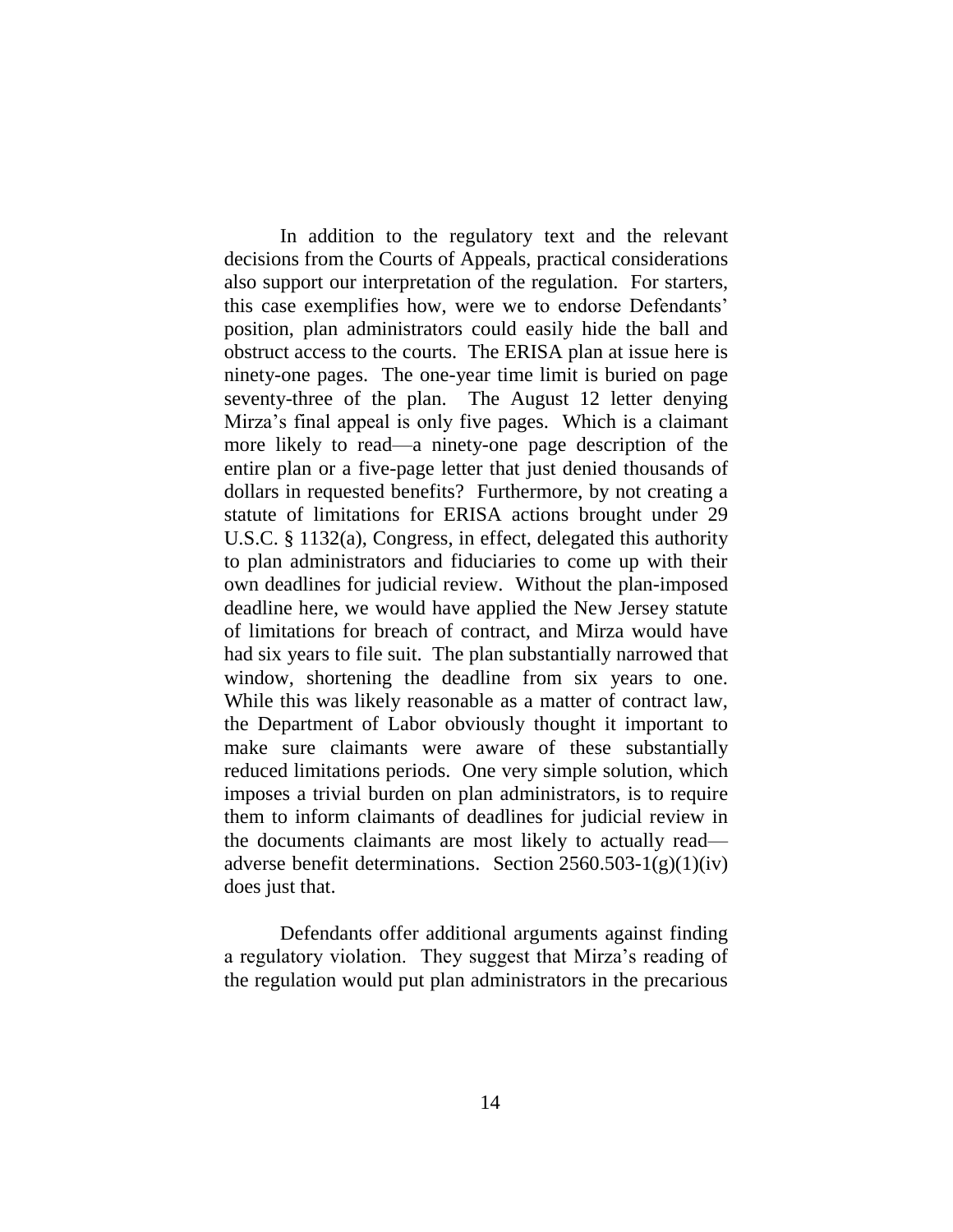position of having to provide legal advice to plan participants. Defendants argue that, where an ERISA plan itself does not contain a limitations period, the administrators would have to research the applicable statute of limitations for judicial review, which may vary from state to state and claimant to claimant. These are reasonable concerns, but our holding is narrower than that feared by Defendants. We conclude only that  $\frac{8}{2560.503}$ -1(g)(1)(iv) requires written disclosure of plan-imposed time limits on the right to bring a civil action. We express no view on the applicability of this provision to ERISA plans that are silent as to limitations periods and thus borrow from analogous state-law claims.

Defendants argue that ERISA requires only substantial compliance, not strict compliance, and that, at most, any shortcoming in the denial letter was a technical violation of the regulations. We acknowledge courts have found that, as Defendants observe, substantial compliance with ERISA's notice requirements is all that is necessary. *See, e.g.*, *Gagliano v. Reliance Standard Life Ins. Co.*, 547 F.3d 230, 237 (4th Cir. 2008). We agree with the Sixth Circuit in concluding that the "failure to include the judicial review time limits in the adverse benefit determination letter renders the letter not in substantial compliance with § 1133." *Moyer*, 762 F.3d at 506. One of the purposes of 29 U.S.C. § 1133, which is the statutory foundation for the regulations governing claims procedures, is to provide claimants with adequate information to ensure effective judicial review. *See id.* at 507; *Brown*, 586 F.3d at 1086. The disclosure of a reduced time limitation in a denial letter ensures a fair opportunity to review by making it readily apparent to a claimant that he or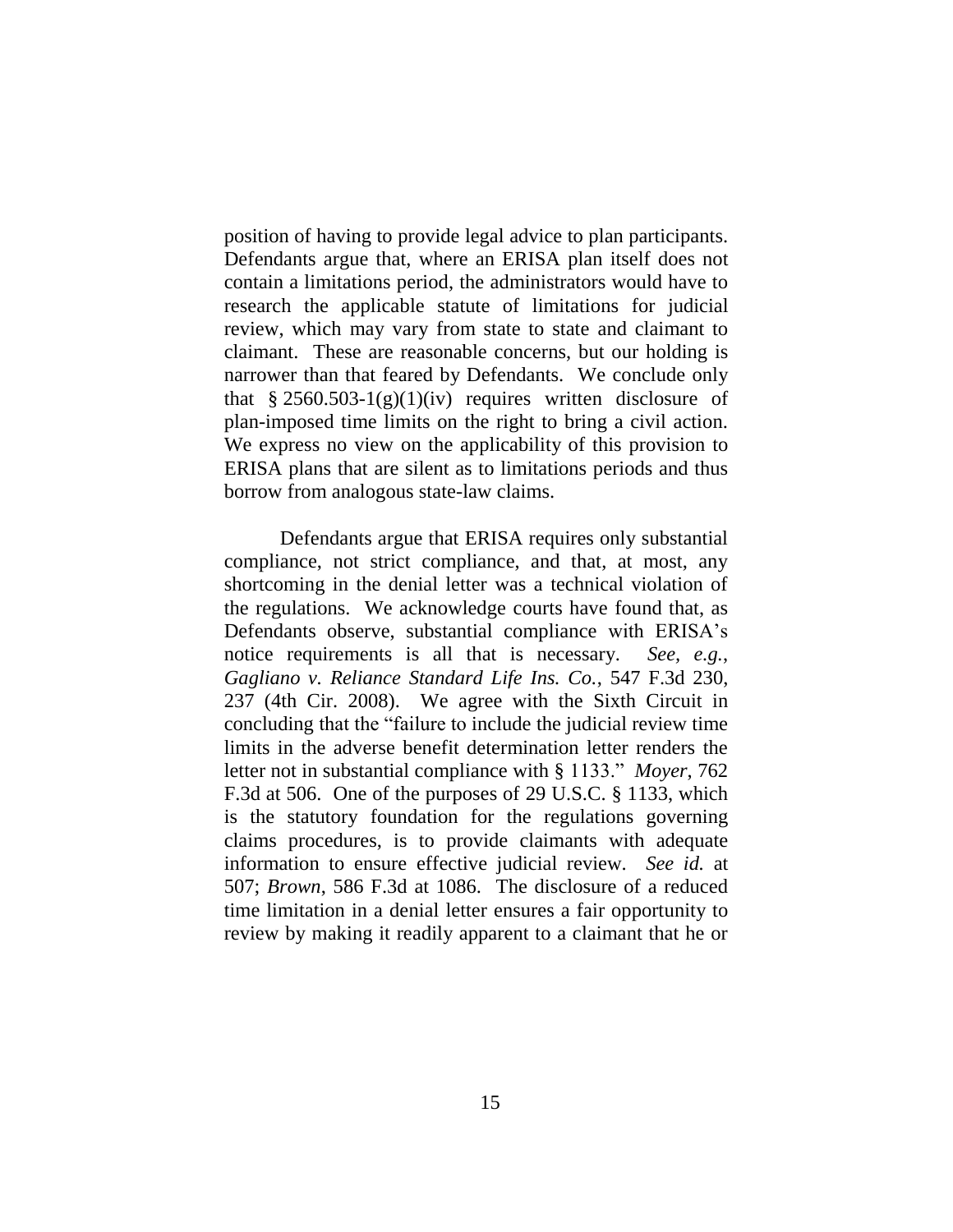she may have only one year—or even much less than that  $\epsilon$  before the courthouse doors close.

Accordingly, we hold that 29 C.F.R. § 2560.503-  $1(g)(1)(iv)$  requires that adverse benefit determinations set forth any plan-imposed time limit for seeking judicial review. Without this time limit, a notification is not in substantial compliance with ERISA. Defendants in this case violated this regulation by not including in the August 12, 2010 denial letter the plan's one-year deadline for bringing a civil action.

B.

According to Defendants, none of our analysis thus far matters. They argue that regardless of whether there is a regulatory violation, there is no basis for equitably tolling the contractual limitation because Mirza was on notice of the one-year filing deadline. The District Court agreed. It found that Mirza's law firm, Callagy Law, was informed of the time limit during a November 2010 phone call and received the plan documents with the deadline in April 2011. Though Callagy Law acquired this information during its representation of another client (Spine), the District Court nonetheless imputed Callagy Law's notice to Mirza.

Assuming Mirza was in fact on notice, Defendants' argument is not without some support. As mentioned earlier, the Second Circuit, in an unpublished opinion, concluded that

<sup>6</sup> *See, e.g.*, *Northlake Reg'l Med. Ctr. v. Waffle House Sys. Emp. Benefit Plan*, 160 F.3d 1301, 1304 (11th Cir. 1998) (finding ninety-day deadline reasonable).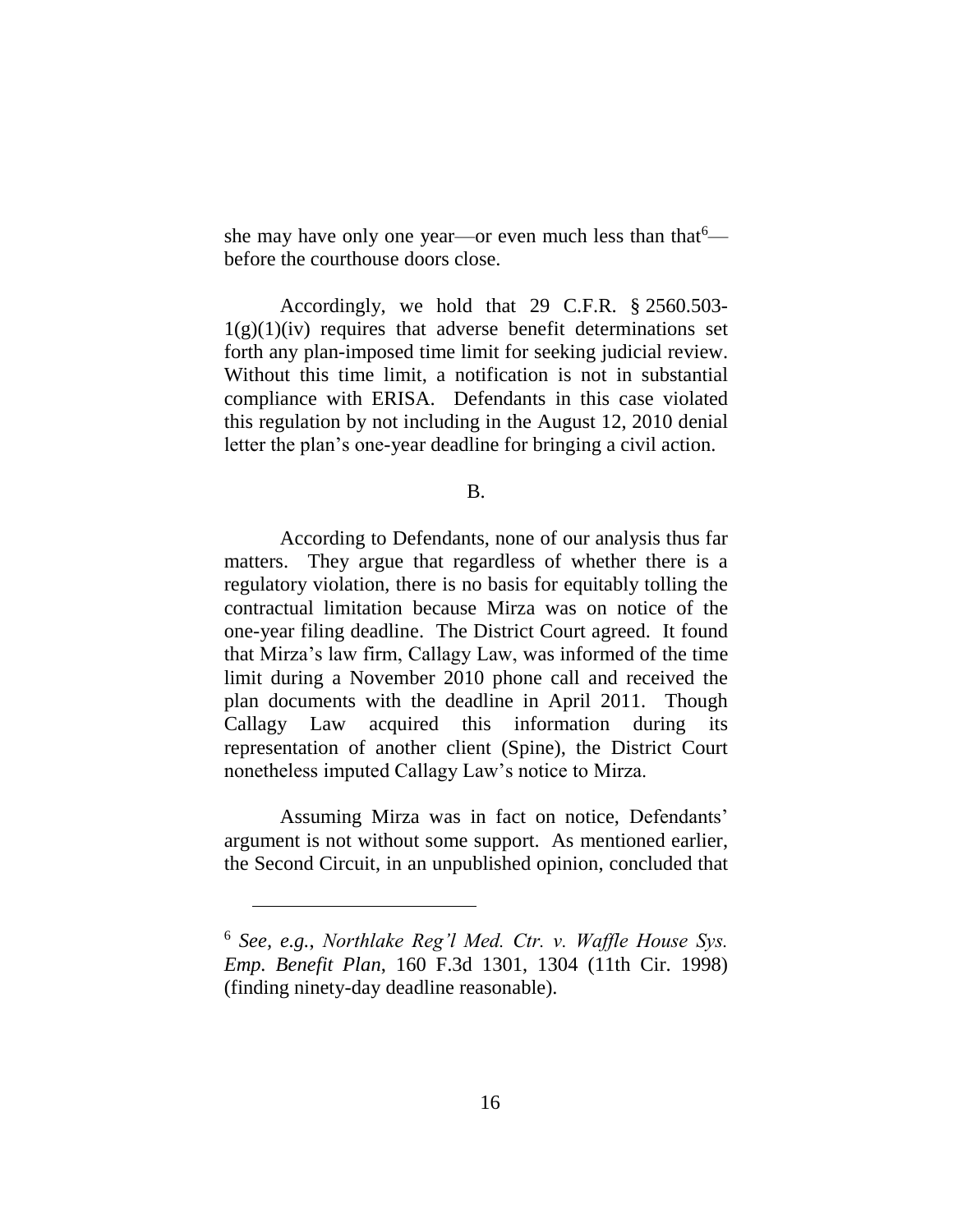a claimant's delay in filing her ERISA suit could not be saved by the defendant's alleged violation of  $\S 2560.503-1(g)(1)(iv)$ because she conceded she had a copy of the plan that contained the three-year limitations provision. *See Heimeshoff*, 496 F. App'x at 130-31. Because she had actual notice, she was not entitled to equitable tolling. *Id.* at 131-32. In addition, Defendants attempt to distinguish the two decisions from the Courts of Appeals finding that the disclosure of time limits is required by arguing that the claimants in those cases unambiguously did not have notice of the plan's deadline.<sup>7</sup> In those circumstances, Defendants say, it was appropriate to equitably toll the limitations period. By contrast, Mirza was on notice and there is no similar basis for excusing his untimely filing.

Though we have some doubt as to whether the District Court erred in finding Mirza on notice through his law firm,<sup>8</sup> we need not decide that issue. In our view, the doctrine of equitable tolling should not bear on Mirza's case. If we

<sup>7</sup> *Moyer*, 762 F.3d at 505 ("Being unaware of the contractual time limit, [claimant] filed his complaint late."); *Ortega Candelaria*, 661 F.3d at 681 ("It is uncontested that [defendant] never informed [claimant] of the one-year limitation.").

<sup>8</sup> *See Epright v. Envtl. Res. Mgmt., Inc. Health & Welfare Plan*, 81 F.3d 335, 342 (3d Cir. 1996) ("The fact that [plaintiff's] attorney had a copy of the plan, and thus the means to ascertain the proper steps for requesting review, in no way excuses [defendant's] failure to comply with the Department of Labor's regulations.").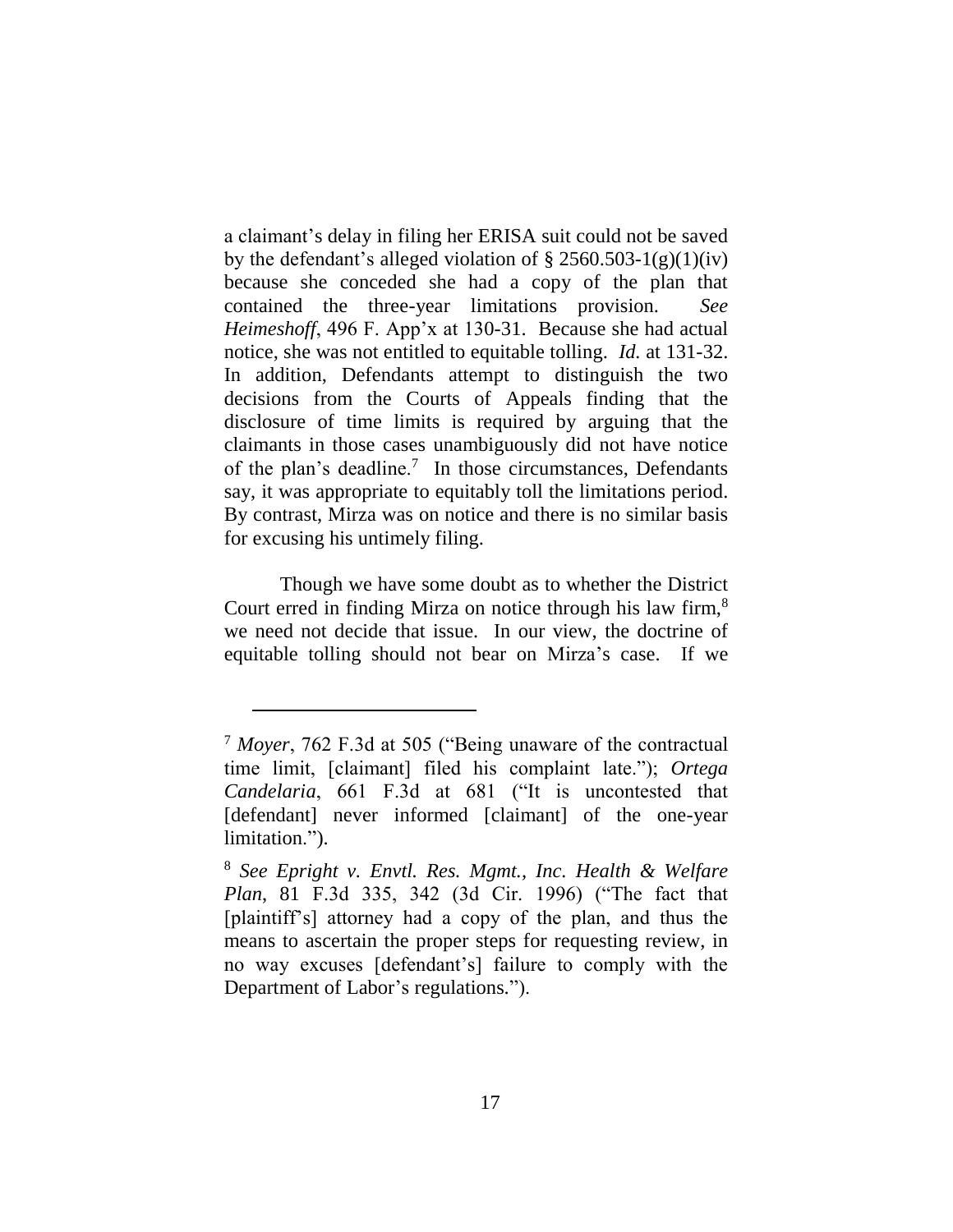allowed plan administrators in these circumstances to respond to untimely suits by arguing that claimants were either on notice of the contractual deadline or otherwise failed to exercise reasonable diligence, plan administrators would have no reason at all to comply with their obligation to include contractual time limits for judicial review in benefit denial letters. Instead, they could almost invariably argue that the contractual deadline was in the plan documents and that claimants are charged with knowledge of this fact. But that approach would render hollow the important disclosure function of  $\S 2560.503-1(g)(1)(iv)$ . As we mentioned earlier, we believe claimants are much more likely to read benefit denial letters than the voluminous descriptions of their entire ERISA plans.

The better course here is to set aside the plan's oneyear deadline for filing suit. We have previously found that "[w]hen a letter terminating or denying Plan benefits does not explain the proper steps for pursuing review of the termination or denial, the Plan's time bar for such a review is not triggered." *Epright*, 81 F.3d at 342.<sup>9</sup> Because the denial letter Mirza received on August 12, 2010 did not comply with the regulatory requirements, the one-year deadline for judicial

<sup>9</sup> *See also Syed v. Hercules Inc.*, 214 F.3d 155, 162 (3d Cir. 2000) ("Where a termination letter does not comply with the statutory and regulatory requirements, the time limits for bringing an administrative appeal are not enforced against the claimant."); *Burke v. Kodak Ret. Income Plan*, 336 F.3d 103, 107 (2d Cir. 2003) (same); *White v. Jacobs Eng'g Grp. Long Term Disability Benefit Plan*, 896 F.2d 344, 350 (9th Cir. 1989) (same).